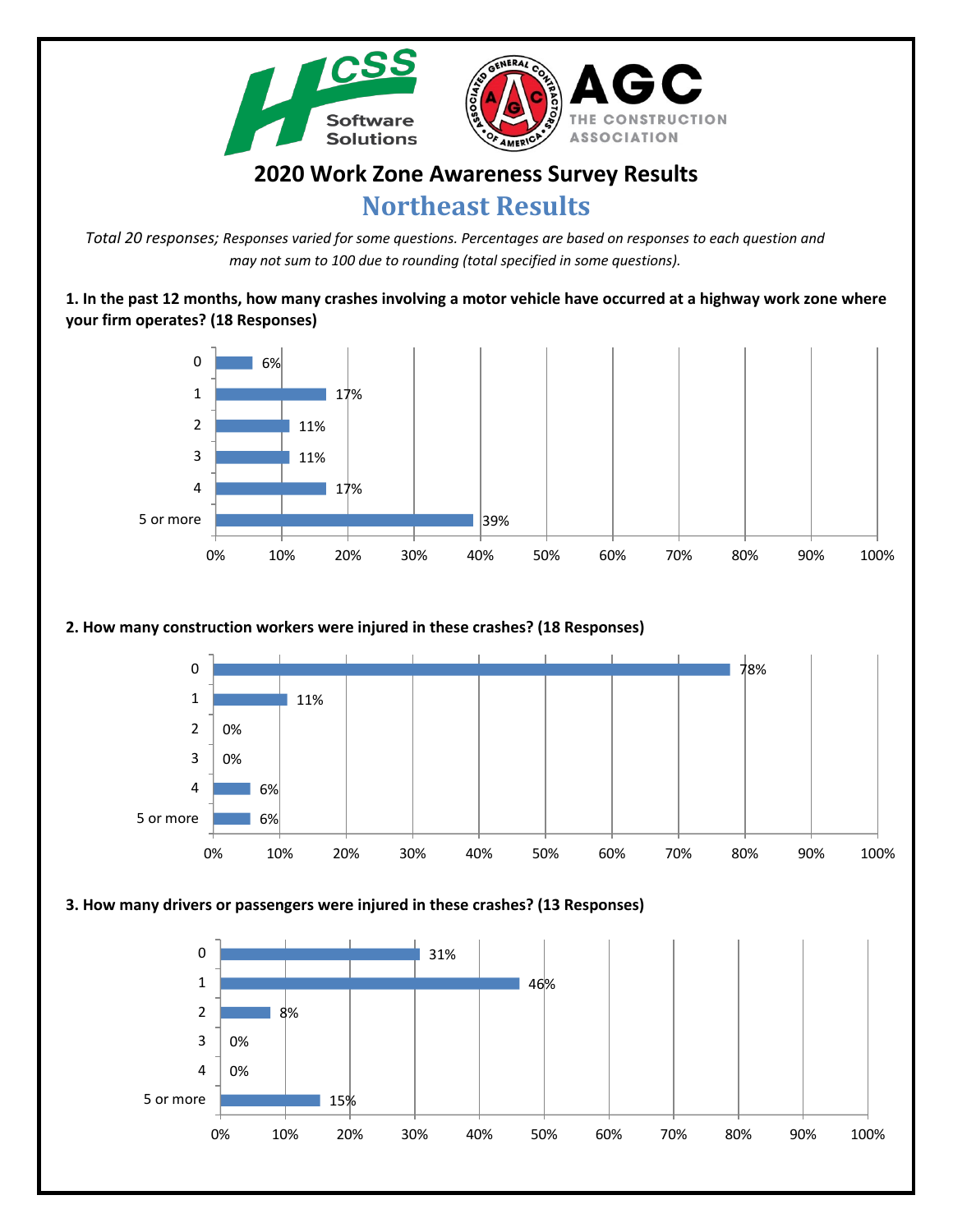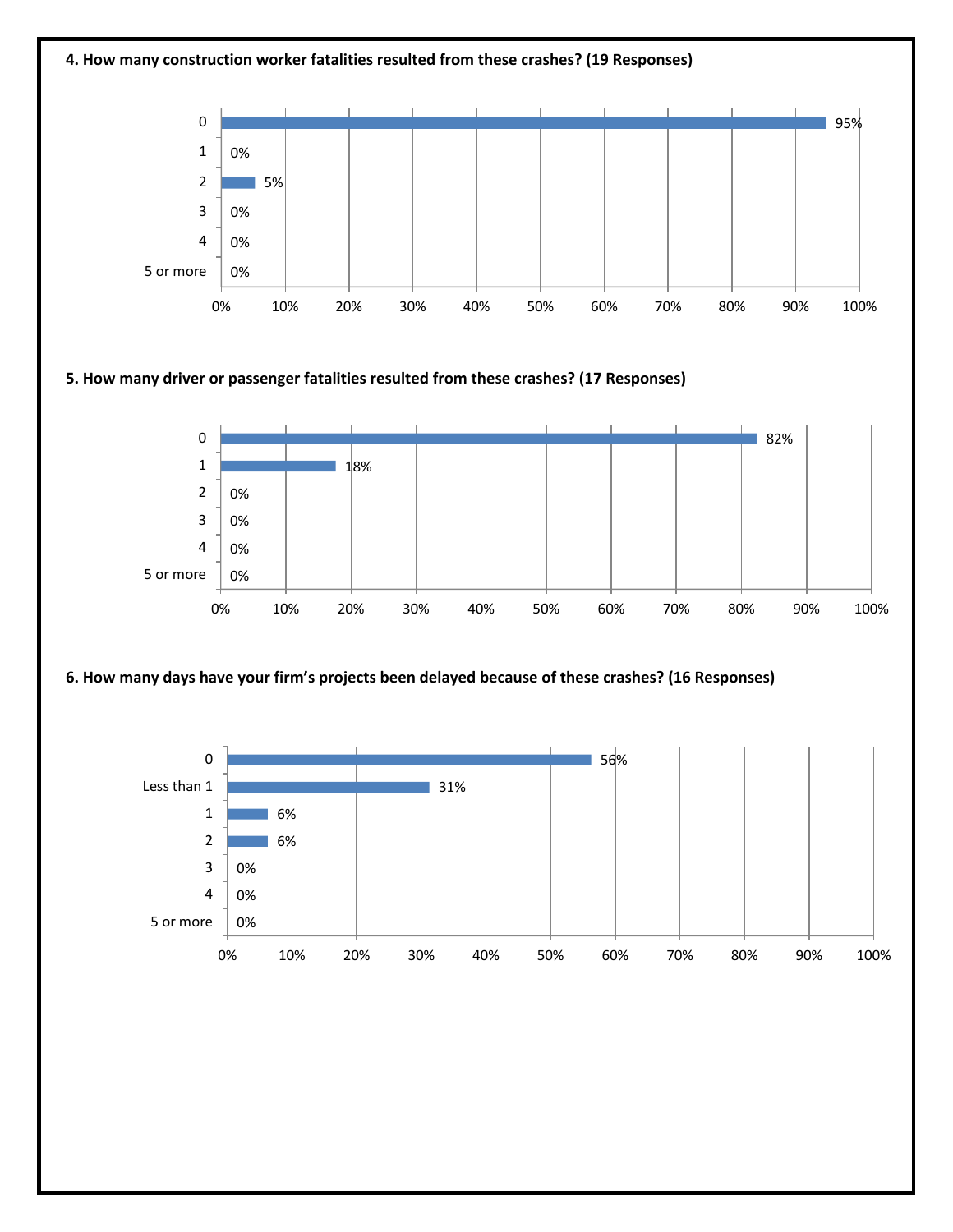### **7. How have changes in highway traffic levels since the coronavirus impacted safety in highway work zones? (20 Responses)**



#### **8. In your opinion, how much of a risk are highway work zone crashes now compared to a decade ago? (20 Responses)**



**9. Why do you think highway work zone construction is more dangerous today compared to a decade ago? (Check all that apply) (17 Responses)**

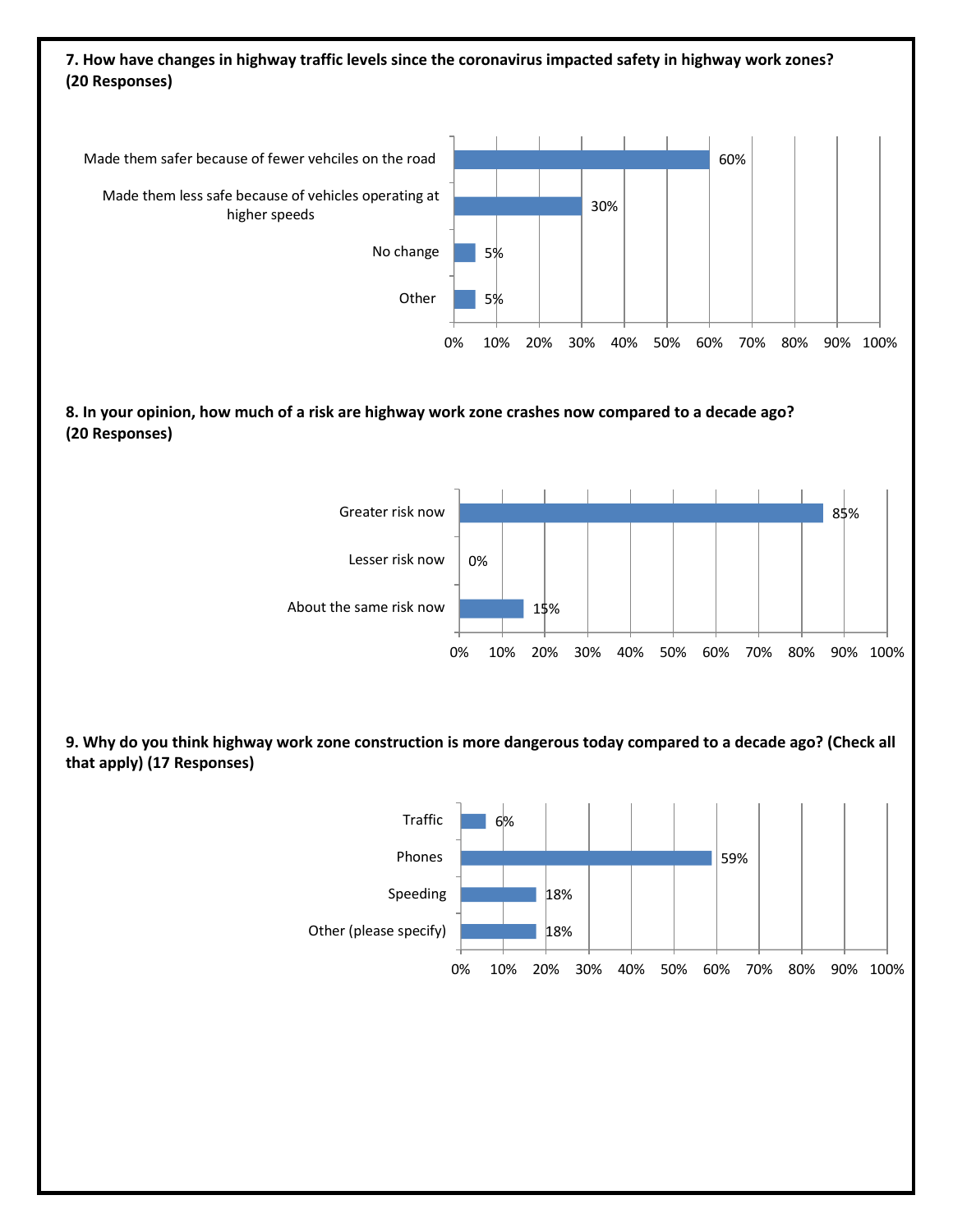#### **10. Would any of these measures help reduce the number of highway work zone crashes, injuries and/or fatalities? (Check all that apply) (20 Responses)**



**11. Is there a particular time of day where motorist intrusion into work zones occurs most often? (20 Responses)**